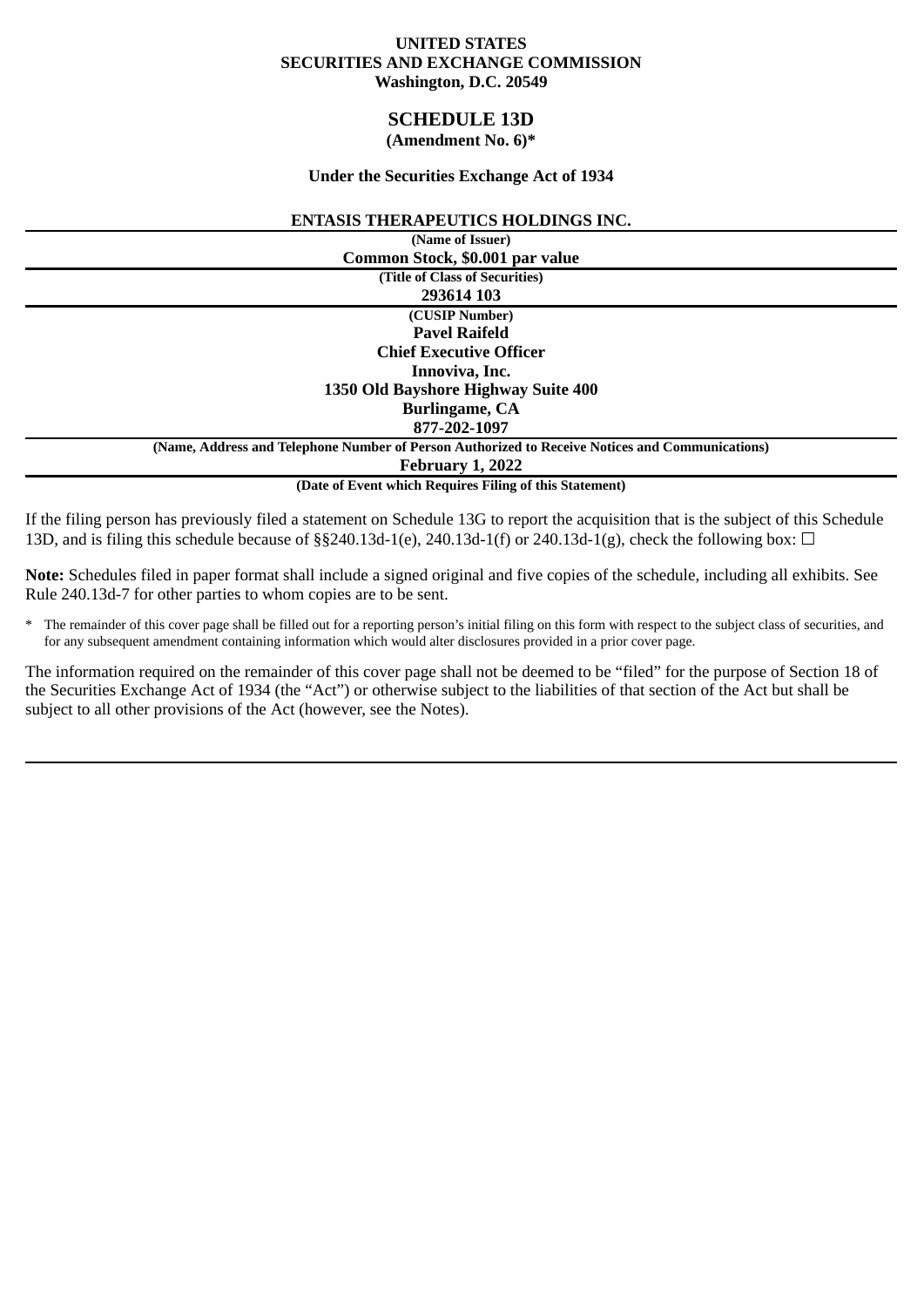| <b>CUSIP NO. 04216R 102</b>  |                                                                                                                                                   |                                                                                                                                                                                                                                                                                                                                                                                      |  |  |  |
|------------------------------|---------------------------------------------------------------------------------------------------------------------------------------------------|--------------------------------------------------------------------------------------------------------------------------------------------------------------------------------------------------------------------------------------------------------------------------------------------------------------------------------------------------------------------------------------|--|--|--|
| 1                            |                                                                                                                                                   | <b>NAME OF REPORTING PERSON</b>                                                                                                                                                                                                                                                                                                                                                      |  |  |  |
|                              |                                                                                                                                                   | <u>Innoviva, Inc.</u>                                                                                                                                                                                                                                                                                                                                                                |  |  |  |
| $\overline{2}$               |                                                                                                                                                   | CHECK THE APPROPRIATE BOX IF A MEMBER OF A GROUP                                                                                                                                                                                                                                                                                                                                     |  |  |  |
|                              | (a)                                                                                                                                               |                                                                                                                                                                                                                                                                                                                                                                                      |  |  |  |
|                              |                                                                                                                                                   | (b)                                                                                                                                                                                                                                                                                                                                                                                  |  |  |  |
| 3                            |                                                                                                                                                   | <b>SEC USE ONLY</b>                                                                                                                                                                                                                                                                                                                                                                  |  |  |  |
| 4                            |                                                                                                                                                   | <b>SOURCE OF FUNDS</b>                                                                                                                                                                                                                                                                                                                                                               |  |  |  |
|                              | WC                                                                                                                                                |                                                                                                                                                                                                                                                                                                                                                                                      |  |  |  |
| 5                            |                                                                                                                                                   | CHECK IF DISCLOSURE OF LEGAL PROCEEDINGS IS REQUIRED PURSUANT TO ITEMS 2(d) or 2(e) $\Box$                                                                                                                                                                                                                                                                                           |  |  |  |
| 6                            |                                                                                                                                                   | CITIZENSHIP OR PLACE OF ORGANIZATION                                                                                                                                                                                                                                                                                                                                                 |  |  |  |
|                              | <b>Delaware</b>                                                                                                                                   |                                                                                                                                                                                                                                                                                                                                                                                      |  |  |  |
| <b>NUMBER OF</b>             | 7                                                                                                                                                 | <b>SOLE VOTING POWER</b>                                                                                                                                                                                                                                                                                                                                                             |  |  |  |
| <b>SHARES</b>                |                                                                                                                                                   | 37, 345, 794(1)                                                                                                                                                                                                                                                                                                                                                                      |  |  |  |
| <b>BENEFICIALLY</b>          | 8                                                                                                                                                 | <b>SHARED VOTING POWER</b>                                                                                                                                                                                                                                                                                                                                                           |  |  |  |
| <b>OWNED BY</b>              |                                                                                                                                                   | 20,000,000(2)                                                                                                                                                                                                                                                                                                                                                                        |  |  |  |
| <b>EACH</b>                  | 9                                                                                                                                                 | <b>SOLE DISPOSITIVE POWER</b>                                                                                                                                                                                                                                                                                                                                                        |  |  |  |
| <b>REPORTING</b>             |                                                                                                                                                   | 37, 345, 794(1)                                                                                                                                                                                                                                                                                                                                                                      |  |  |  |
| <b>PERSON</b><br><b>WITH</b> | 10                                                                                                                                                | <b>SHARED DISPOSITIVE POWER</b>                                                                                                                                                                                                                                                                                                                                                      |  |  |  |
|                              |                                                                                                                                                   | 20,000,000(2)                                                                                                                                                                                                                                                                                                                                                                        |  |  |  |
| 11                           |                                                                                                                                                   | AGGREGATE AMOUNT BENEFICIALLY OWNED BY EACH REPORTING PERSON                                                                                                                                                                                                                                                                                                                         |  |  |  |
|                              | 57,345,794                                                                                                                                        |                                                                                                                                                                                                                                                                                                                                                                                      |  |  |  |
| 12                           |                                                                                                                                                   | CHECK IF THE AGGREGATE AMOUNT IN ROW (11) EXCLUDES CERTAIN SHARES (SEE INSTRUCTIONS) $\Box$                                                                                                                                                                                                                                                                                          |  |  |  |
| 13                           |                                                                                                                                                   | PERCENT OF CLASS REPRESENTED BY AMOUNT IN ROW (11)                                                                                                                                                                                                                                                                                                                                   |  |  |  |
|                              | 75.15%(3)                                                                                                                                         |                                                                                                                                                                                                                                                                                                                                                                                      |  |  |  |
| 14                           |                                                                                                                                                   | TYPE OF REPORTING PERSON (SEE INSTRUCTIONS)                                                                                                                                                                                                                                                                                                                                          |  |  |  |
|                              | CO                                                                                                                                                |                                                                                                                                                                                                                                                                                                                                                                                      |  |  |  |
| (1)                          |                                                                                                                                                   | Includes shares of Common Stock and warrants to purchase Common Stock acquired by INVA on April 22, 2020, June 11,                                                                                                                                                                                                                                                                   |  |  |  |
| (2)                          | 2020, and September 1, 2020.<br>Includes shares of Common Stock and warrants to purchase Common Stock acquired by ISO on May 3, 2021 and June 11, |                                                                                                                                                                                                                                                                                                                                                                                      |  |  |  |
| 2021.                        |                                                                                                                                                   |                                                                                                                                                                                                                                                                                                                                                                                      |  |  |  |
| $\sim$                       |                                                                                                                                                   | $\overline{1}$ $\overline{1}$ $\overline{1}$ $\overline{1}$ $\overline{1}$ $\overline{1}$ $\overline{1}$ $\overline{1}$ $\overline{1}$ $\overline{1}$ $\overline{1}$ $\overline{1}$ $\overline{1}$ $\overline{1}$ $\overline{1}$ $\overline{1}$ $\overline{1}$ $\overline{1}$ $\overline{1}$ $\overline{1}$ $\overline{1}$ $\overline{1}$ $\overline{1}$ $\overline{1}$ $\overline{$ |  |  |  |

(3) Based on 47,637,629 shares of Common Stock outstanding as of November 1, 2021, as reported by the Issuer in its Form 10-Q filed on November 4, 2021 plus warrants to purchase 28,672,897 shares of Common Stock previously acquired by the Reporting Persons.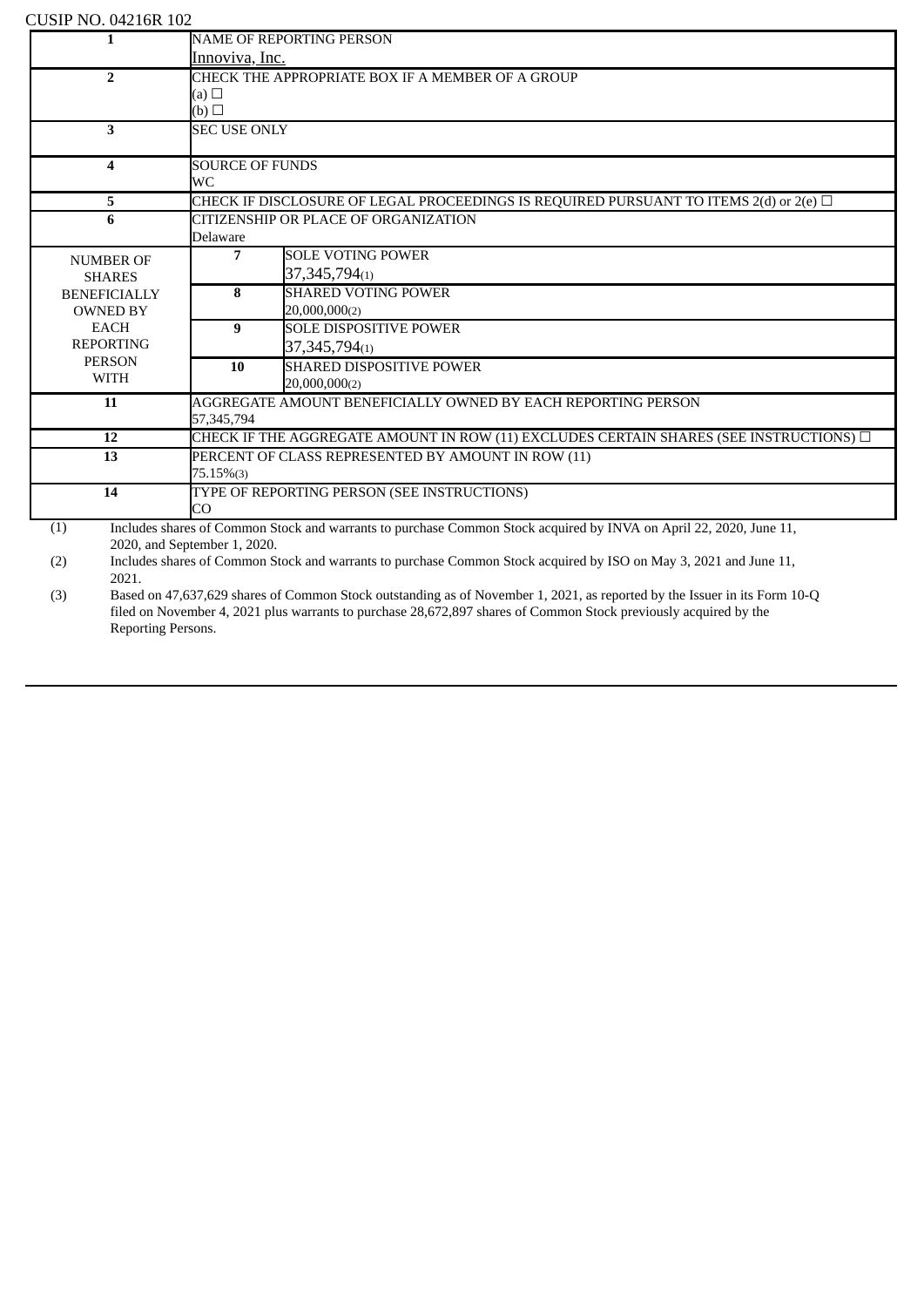| CUSIP NO. 04216R 102 |                                                                                             |                                                                                                                           |  |  |
|----------------------|---------------------------------------------------------------------------------------------|---------------------------------------------------------------------------------------------------------------------------|--|--|
|                      | <b>NAME OF REPORTING PERSON</b>                                                             |                                                                                                                           |  |  |
|                      | <b>Innoviva Strategic Opportunities LLC</b>                                                 |                                                                                                                           |  |  |
| $\overline{2}$       | CHECK THE APPROPRIATE BOX IF A MEMBER OF A GROUP                                            |                                                                                                                           |  |  |
|                      | (a) $\square$                                                                               |                                                                                                                           |  |  |
|                      | (b) $\Box$                                                                                  |                                                                                                                           |  |  |
| 3                    | <b>SEC USE ONLY</b>                                                                         |                                                                                                                           |  |  |
|                      |                                                                                             |                                                                                                                           |  |  |
| 4                    | <b>SOURCE OF FUNDS</b>                                                                      |                                                                                                                           |  |  |
|                      | WC.                                                                                         |                                                                                                                           |  |  |
| 5                    | CHECK IF DISCLOSURE OF LEGAL PROCEEDINGS IS REQUIRED PURSUANT TO ITEMS 2(d) or 2(e) $\Box$  |                                                                                                                           |  |  |
| 6                    | CITIZENSHIP OR PLACE OF ORGANIZATION                                                        |                                                                                                                           |  |  |
|                      | Delaware                                                                                    |                                                                                                                           |  |  |
| <b>NUMBER OF</b>     | 7                                                                                           | <b>SOLE VOTING POWER</b>                                                                                                  |  |  |
| <b>SHARES</b>        |                                                                                             | 0                                                                                                                         |  |  |
| <b>BENEFICIALLY</b>  | 8                                                                                           | <b>SHARED VOTING POWER</b>                                                                                                |  |  |
| <b>OWNED BY</b>      |                                                                                             | 20,000,000(1)                                                                                                             |  |  |
| <b>EACH</b>          | 9                                                                                           | <b>SOLE DISPOSITIVE POWER</b>                                                                                             |  |  |
| <b>REPORTING</b>     |                                                                                             | U                                                                                                                         |  |  |
| <b>PERSON</b>        | 10                                                                                          | <b>SHARED DISPOSITIVE POWER</b>                                                                                           |  |  |
| <b>WITH</b>          |                                                                                             | 20,000,000(1)                                                                                                             |  |  |
| 11                   | AGGREGATE AMOUNT BENEFICIALLY OWNED BY EACH REPORTING PERSON                                |                                                                                                                           |  |  |
|                      | 20.000.000                                                                                  |                                                                                                                           |  |  |
| 12                   | CHECK IF THE AGGREGATE AMOUNT IN ROW (11) EXCLUDES CERTAIN SHARES (SEE INSTRUCTIONS) $\Box$ |                                                                                                                           |  |  |
| 13                   | PERCENT OF CLASS REPRESENTED BY AMOUNT IN ROW (11)                                          |                                                                                                                           |  |  |
|                      | 34.7%(2)                                                                                    |                                                                                                                           |  |  |
| 14                   | TYPE OF REPORTING PERSON (SEE INSTRUCTIONS)                                                 |                                                                                                                           |  |  |
|                      | nn                                                                                          |                                                                                                                           |  |  |
| (1)                  |                                                                                             | Includes shares of Common Stock and warrants to purchase Common Stock acquired by ISO on May 3, 2021 and June 11,         |  |  |
| 2021.                |                                                                                             |                                                                                                                           |  |  |
| (2)                  |                                                                                             | Based on 47,637,629 shares of Common Stock outstanding as of November 1, 2021, as reported by the Issuer in its Form 10-Q |  |  |

filed on November 4, 2021 plus warrants to purchase 10,000,000 shares of Common Stock previously acquired by the Reporting Persons.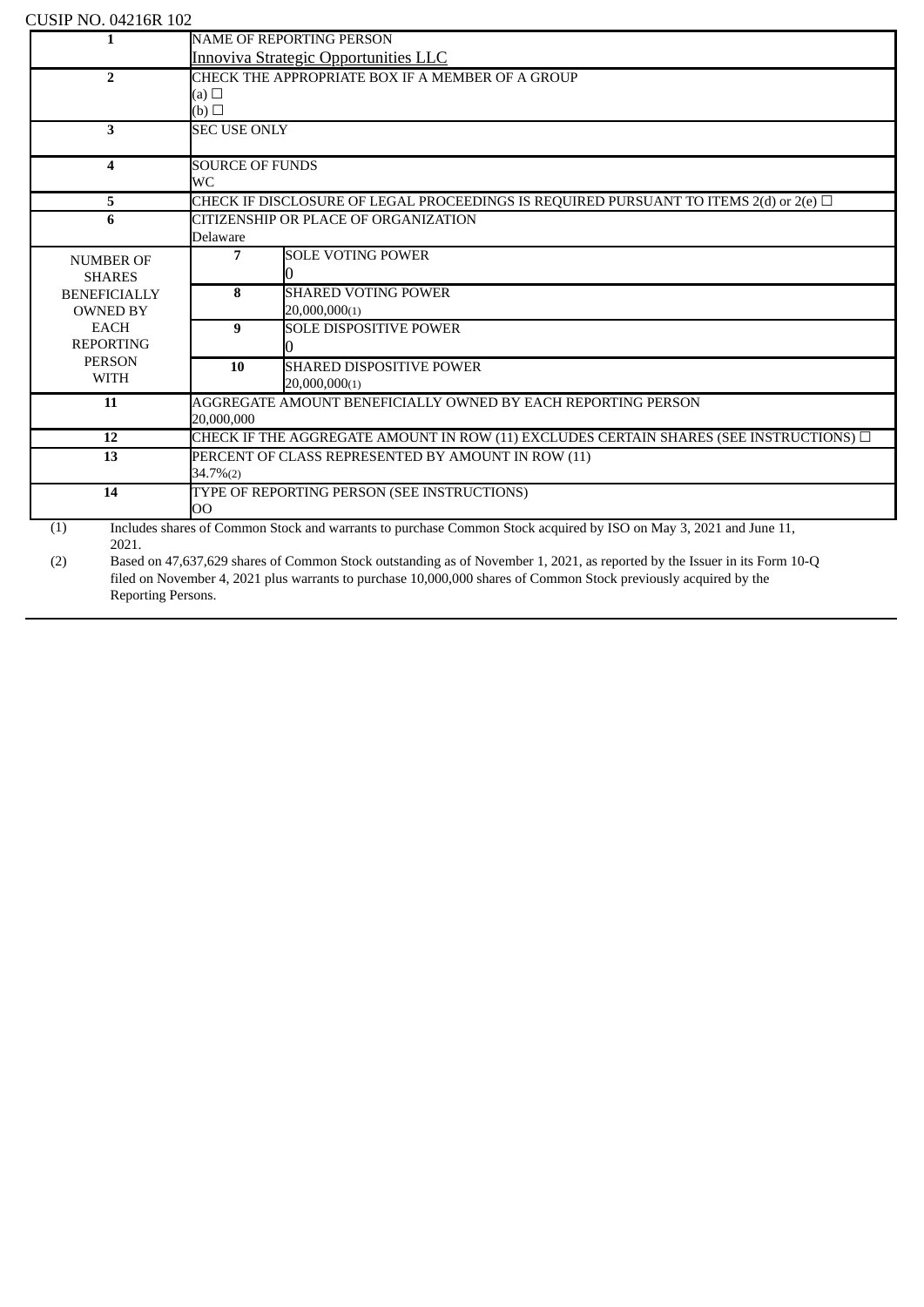#### **Explanatory Note**

This Amendment No. 6 (the "Amendment No. 6") amends and supplements the initial Statement of Beneficial Ownership on Schedule 13D, as filed with the Securities and Exchange Commission on June 11, 2021 and previously amended, (as amended, the "Schedule 13D") with respect to shares of common stock, \$0.001 par value per share ("Common Stock") of Entasis Therapeutics Holdings Inc., a Delaware corporation (the "Issuer") and warrants to acquire additional shares of Common Stock of the Issuer. Innoviva, Inc. ("INVA") and Innoviva Strategic Opportunities LLC ("ISO" and together with INVA, the "Reporting Persons") are filing this amendment to reflect INVA's submission to Issuer of a non-binding proposal to acquire the outstanding stock of the Issuer not owned by INVA. Except as specifically amended and supplemented by this Amendment No. 6, the Schedule 13D remains in full force and effect

#### **Item 4. Purpose of Transaction**

On February 1, 2022, INVA submitted to the Issuer a non-binding proposal to acquire all of the outstanding stock of the Issuer not owned by the Reporting Persons (the "Proposal") for all cash consideration valuing the Issuer's common stock at \$1.80 per share. This represents a 23% premium to the Issuer's closing price on January 31, 2022. The Proposal contemplates that the acquisition would be conditioned on the independent members of the Issuer's Board of Directors (or a committee thereof), represented by independent legal and financial advisors, approving the transaction, and such transaction being approved by holders of a majority of the outstanding shares of the Issuer's capital stock owned or controlled by disinterested stockholders. Neither of these conditions is waivable.

The Proposal is non-binding and is subject to confirmatory diligence including legal, clinical, regulatory, accounting and tax diligence, and is subject to negotiation and execution of a definitive merger agreement. There can be no assurance that a definitive agreement with respect to the transaction contemplated by the Proposal will be executed or, if executed, whether the transaction will be consummated. There is also no certainty as to whether, or when, the Issuer may respond to the Proposal, or as to the time table for execution of any definitive agreement. INVA reserves the right to withdraw the Proposal or modify the terms at any time including with respect to the amount or form of consideration. INVA may, directly or indirectly, take such additional steps as they may deem appropriate to further the Proposal, including, without limitation, (x) engaging in discussions with other stockholders, advisors, and other relevant parties, and (y) entering into agreements, arrangements and understandings as may be appropriate in connection with the Proposal.

In addition, INVA has confirmed to the Issuer that it would be prepared to provide financing to the Issuer in an amount of not less than \$15,000,000 in order to support the Issuer's product development and operations while the transaction described above is being finalized.

The foregoing description is qualified in its entirety by reference to the full text of the Proposal, a copy of which is attached hereto as Exhibit 11 and is incorporated herein by reference.

INVA may, from time to time and at any time, either alone or together with others: (i) acquire additional Common Stock and warrants and/or other equity, debt, notes, instruments or other securities (collectively, "Securities") of the Issuer in the open market or otherwise; (ii) dispose of any or all of its Securities in the open market or otherwise; or (iii) engage in any hedging or similar transactions with respect to the Securities.

### **Item 5. Interest in Securities of the Issuer**

Item 5 in Schedule 13D is hereby amended and restated as follows:

The information contained in the cover page and in Item 4 to this Schedule 13D is hereby incorporated by reference into this Item 5. The Reporting Persons did not acquire or sell any shares of Common Stock or other securities of the Issuer during the last 60 days.

### **Item 7. Material to Be Filed as Exhibits**

Exhibit 11 – Proposal to Members of Board of Directors of the Issuer, dated February 1, 2022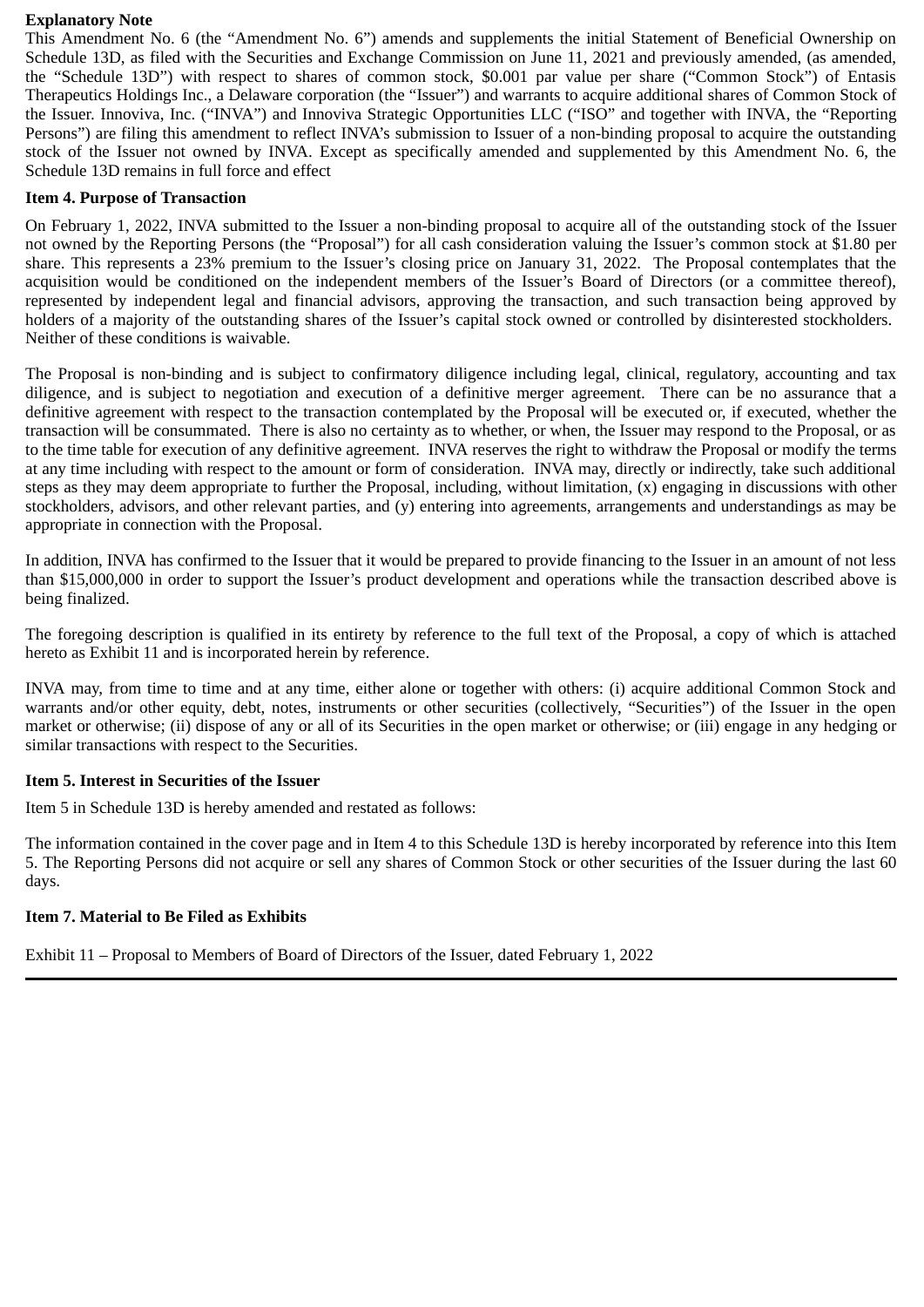#### SIGNATURES

After reasonable inquiry and to the best of each of the undersigned's knowledge and belief, each of the undersigned, severally and not jointly, certifies that the information set forth in this statement is true, complete and correct.

Dated: February 1, 2022

INNOVIVA, INC.

By: /s/ Pavel Raifeld Name: Pavel Raifeld Title: Chief Executive Officer

INNOVIVA STRATEGIC OPPORTUNITIES LLC By: Innoviva, Inc., its managing member

By: /s/ Pavel Raifeld Name: Pavel Raifeld Title: Chief Executive Officer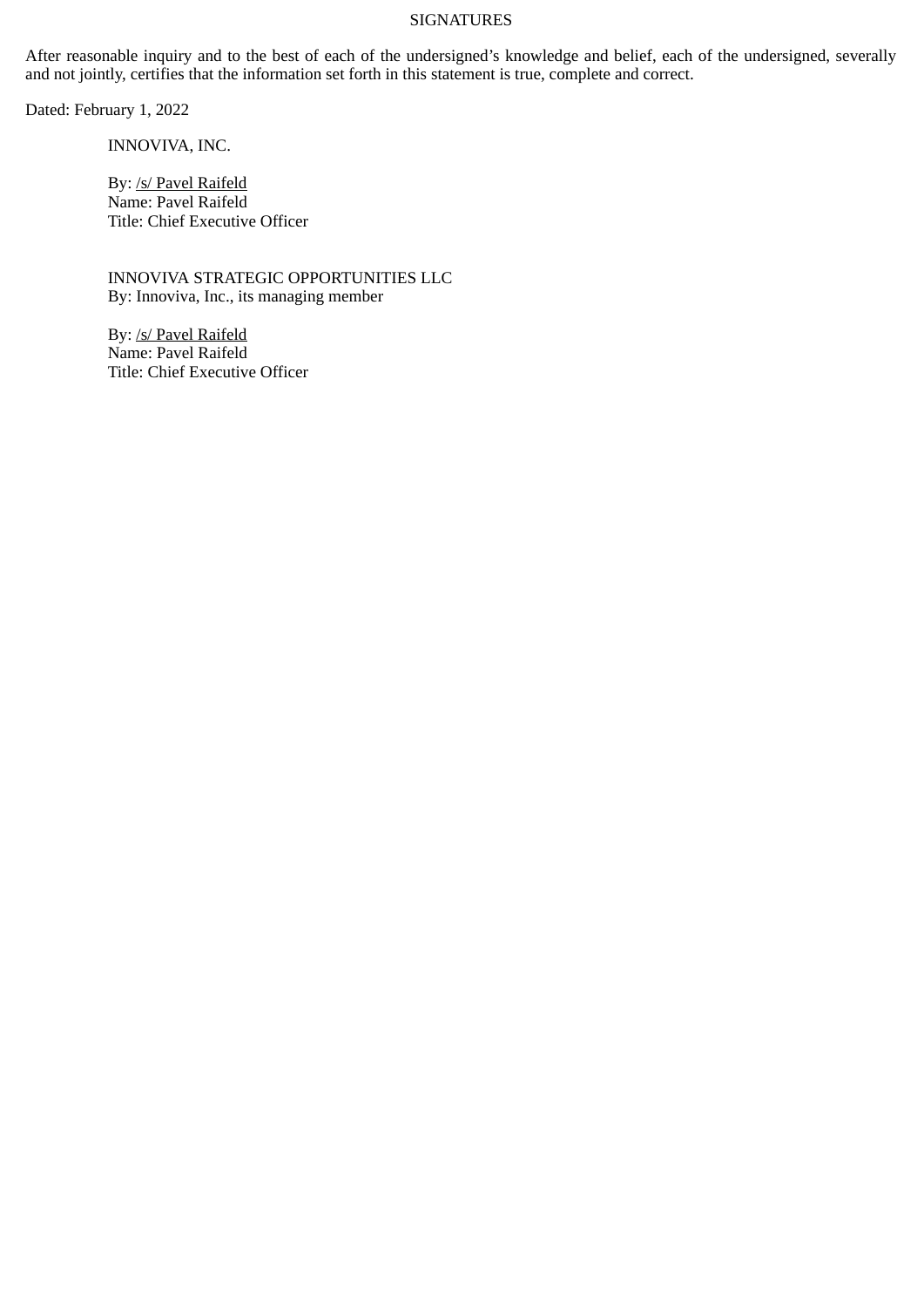#### **CONFIDENTIAL**

Entasis Therapeutics Holdings Inc. 35 Gatehouse Drive Waltham, MA 02451

Attention: Board of Directors

Ladies & Gentlemen:

On behalf of Innoviva, Inc. ("Innoviva"), we are pleased to submit a preliminary non-binding proposal for the acquisition by Innoviva of Entasis Therapeutics Holdings Inc. ("Entasis").

Subject to the completion of its business, clinical, regulatory, financial, and legal due diligence and the negotiation and execution of definitive documentation, Innoviva is proposing to purchase all of the outstanding equity securities of Entasis not currently owned by Innoviva for per share consideration of \$1.80 payable in cash. This represents a 23% premium to Entasis' closing price of \$1.47 on January 31, 2022. The premium being offered by Innoviva is consistent with, or more favorable than, many premiums offered for similar acquisitions by a majority stockholder, and we believe Entasis' stockholders will recognize and be supportive of the significant value to be received in this proposed transaction.

The definitive documentation will include customary representations, warranties and covenants, and the closing of the transaction will be subject to customary closing conditions. The proceeds would be paid through Innoviva's cash on hand and the transaction will not be subject to a financing condition. In addition, the closing of the transaction will be conditioned on the independent members of the Entasis Board of Directors (or a committee thereof), represented by independent legal and financial advisors, approving the transaction, and such transaction being approved by holders of a majority of the outstanding shares of capital stock of Entasis owned or controlled by disinterested stockholders. Neither of these conditions is waivable.

In addition, Innoviva is prepared to provide financing to Entasis in an amount not less than \$15 million, to support Entasis' product development and operations while the transaction described above is being finalized.

This non-binding offer has been approved by the Innoviva Board of Directors and Innoviva is excited to present it to Entasis. We are prepared to move expeditiously towards execution of definitive documentation. Innoviva has retained Moelis & Company as its financial advisors and Willkie Farr & Gallagher LLP as its legal advisors. They stand ready to engage with your advisors and we expect to be able to complete due diligence and documentation currently, and announce a transaction within three weeks from receiving access to requisite information from Entasis.

In light of this letter and our interests expressed herein, we will be amending our Schedule 13D and attaching this letter as an exhibit to the filing with the U.S. Securities and Exchange Commission.